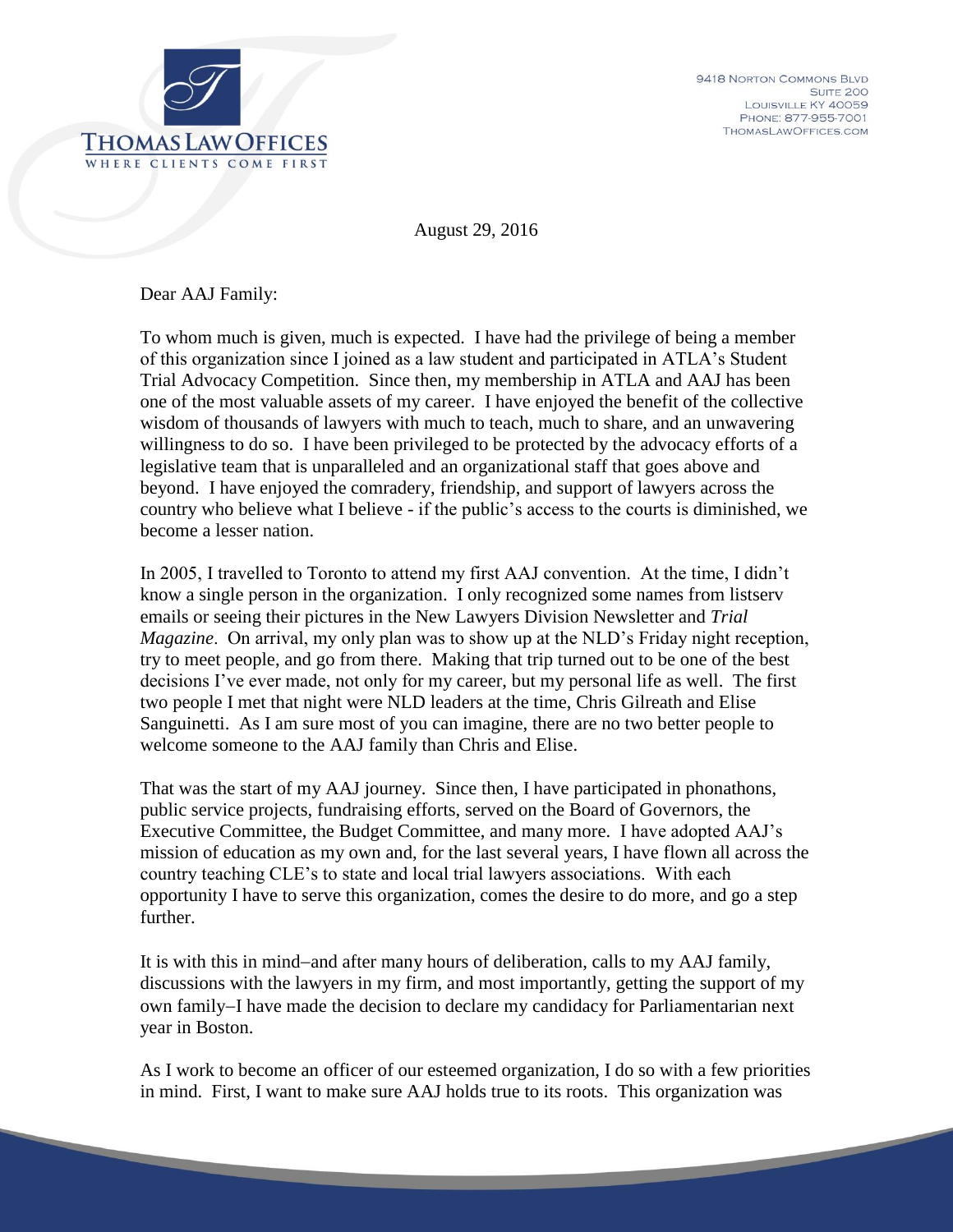founded as a fellowship of lawyers dedicated to sharing knowledge with one another in order to better serve our clients and our communities. As a new lawyer, and even today, I benefit from the knowledge of lawyers who celebrate the educational aspect of AAJ. Thanks to the knowledge I have gained through the organization, I returned from three years of public service to restart my private practice as a solo with no business and no employees, and, in only five years, I have since grown into a firm of five lawyers, with cases all across the country. My passion for education and sharing information is what drives me to travel the country educating lawyers on ways to improve their practices with technology.

Second, I believe our collective efforts would be well served with a renewed effort to coordinate with our affiliated state organizations. At its roots, our organization also facilitated a strong relationship between the states to assist in legislative fights. Today, some of the state associations see AAJ as a competitor instead of a partner. I believe this must change if we are going to combat large organizations, like the Chamber of Commerce, in protecting our clients' interests in legislative chambers across the country. Finally, I want to see AAJ continue its efforts to update the way it communicates with its members and potential members. We can work to improve our communications in online and other digital marketing. Improving in this area will benefit AAJ by growing membership, adding to our advocacy and fundraising efforts, increasing education program attendance, and much more.

Below, you will find the names of more than 100 lawyers who have already allowed me to list them as supporters. I'm sure you will see more than a few people you know. These are lawyers from big firms and small firms, big cities and small towns, mass tort firms and single event firms, leaders in sections and litigation groups, board members and former board members, and leaders in the Minority Caucus, Women's Caucus, LGBT Caucus and the New Lawyers Division. It is this sort of diversity that is celebrated in our organization, and represents the kind of leader I aspire to be - one who brings together lawyers from all walks of life, from all practice areas and from all sizes of firms for the good of our organization and the benefit of our clients.

I look forward to spending the next eleven months not just talking about what I've done in the past as a small firm lawyer, public servant, and member of this organization, but what I aspire to achieve as an AAJ officer. Thank you for your dedicated service, and I hope to earn your support.

Sincerely,

Tad Thomas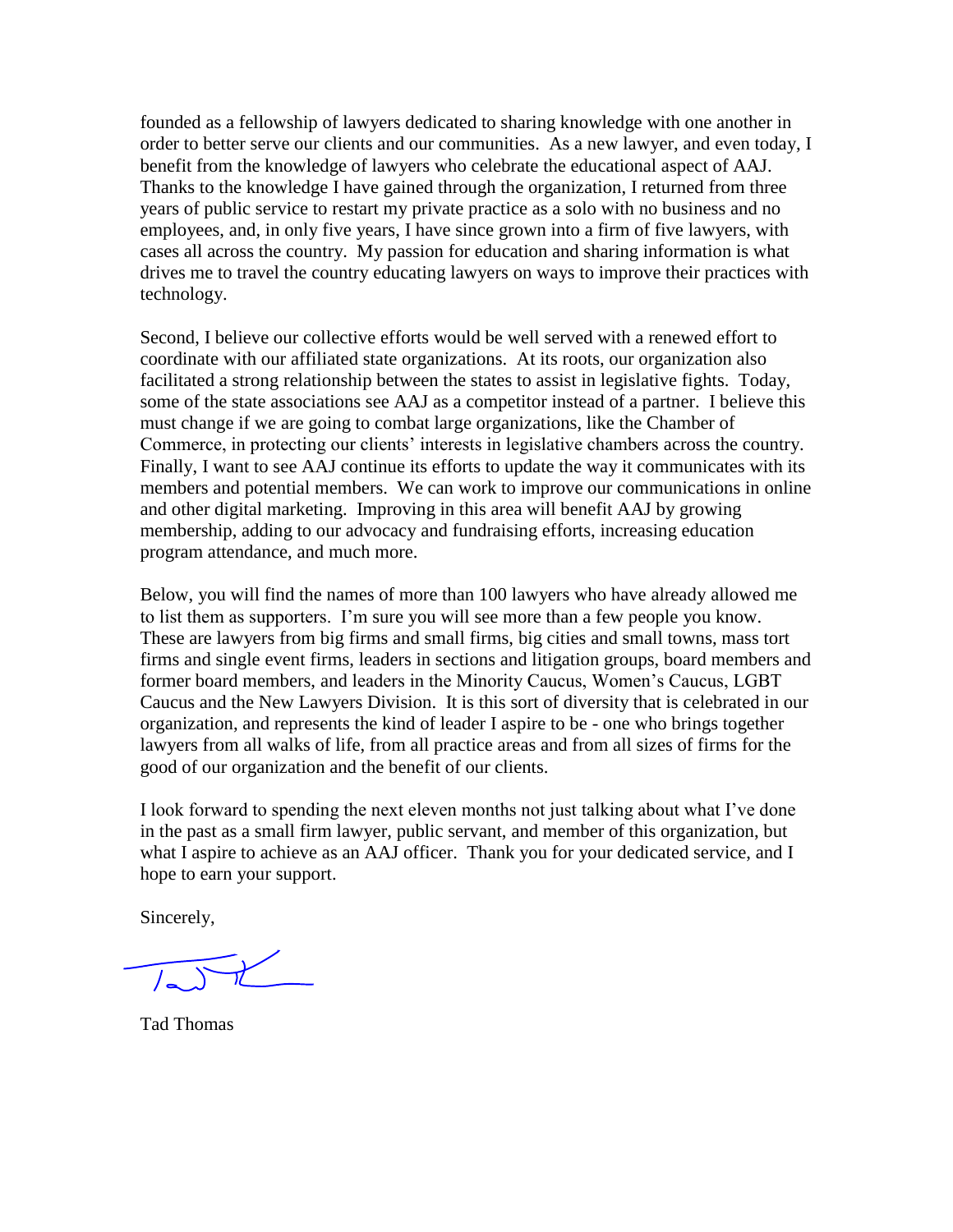Thank you to the following lawyers who have graciously agreed to support my candidacy:

| Janet Abaray           | <b>OH</b> | Chris Glover         | AL        |
|------------------------|-----------|----------------------|-----------|
| Morgan Adams           | TN        | Saul Gruber          | NJ        |
| Lori Andrus            | CA        | Corban Gunn          | <b>MS</b> |
| <b>Vance Andrus</b>    | CO        | Penny Hendy          | KY.       |
| Rick Barrera           | <b>TX</b> | <b>Steve Herman</b>  | LA        |
| Lloyd Bell             | <b>GA</b> | Javier Herrera       | <b>TX</b> |
| Marisa Bellair         | <b>CT</b> | Priscilla Jimenez    | PA        |
| Jesse Bernheim         | FL        | Ron Johnson          | KY        |
| John Bey               | GA        | Marty Kardon         | PA        |
| Paula Bliss            | <b>MA</b> | Krisi Kastl          | TX        |
| Mike Bonamarte         | IL        | <b>Walter Kelley</b> | MA        |
| Michael Brown          | <b>SC</b> | <b>Brian Kent</b>    | PA        |
| Sandy Bryant           | IN        | James Kessel         | VA.       |
| Paul Byrd              | <b>AR</b> | Sabah Khalaf         | OK        |
| Vanessa Cantley        | KY        | Casey Kimble         | KY        |
| Paul Casi              | KY        | Mark Kosieradzki     | <b>MN</b> |
| <b>Rick Circeo</b>     | KY        | Mike Krzak           | IL        |
| Robert A. Clifford     | IL        | Tim Lange            | KY        |
| <b>Mark Clore</b>      | <b>SC</b> | Ken Laska            | <b>CT</b> |
| Greg Coplan            | IL        | John Leighton        | FL        |
| Alexa D'Amato          | NJ        | Ken Levinson         | IL        |
| <b>Bob Daley</b>       | MI        | <b>Adam Levitt</b>   | IL        |
| <b>Sindu Daniel</b>    | <b>TX</b> | Donna MacKenzie      | MI        |
| Roger Fenderson        | IN        | <b>Brennen Maki</b>  | <b>CT</b> |
| <b>Trudy Fenster</b>   | VI        | <b>Adam Malone</b>   | GA        |
| Amanda Francis         | CO        | Ricardo Martinez-Cid | FL        |
| <b>Frank Frasier</b>   | OK        | Danielle Mason       | AL        |
| <b>Courtney French</b> | AL        | Tom McGrath          | AL        |
| Joe Fried              | GA        | Phillip Miller       | TN        |
| Keith Fuicelli         | CO        | Paul Miller          | CA        |
| <b>Brenda Fulmer</b>   | FL        | <b>Matt Miner</b>    | KY        |
| Mike Gallant           | DC        | Jamie Moncus         | AL        |
| <b>Brian Galligan</b>  | IA        | Jennifer Moore       | KY        |
| <b>Brandi Gatewood</b> | MS        | James Morgan         | <b>CA</b> |
| Sid Gilreath           | TN        | Will Nefzger         | KY        |
| Maria Gloriso          | LA        | Deborah Nelson       | <b>WA</b> |
| Vince Glorioso         | LA        | <b>Brian Nettles</b> | NV        |